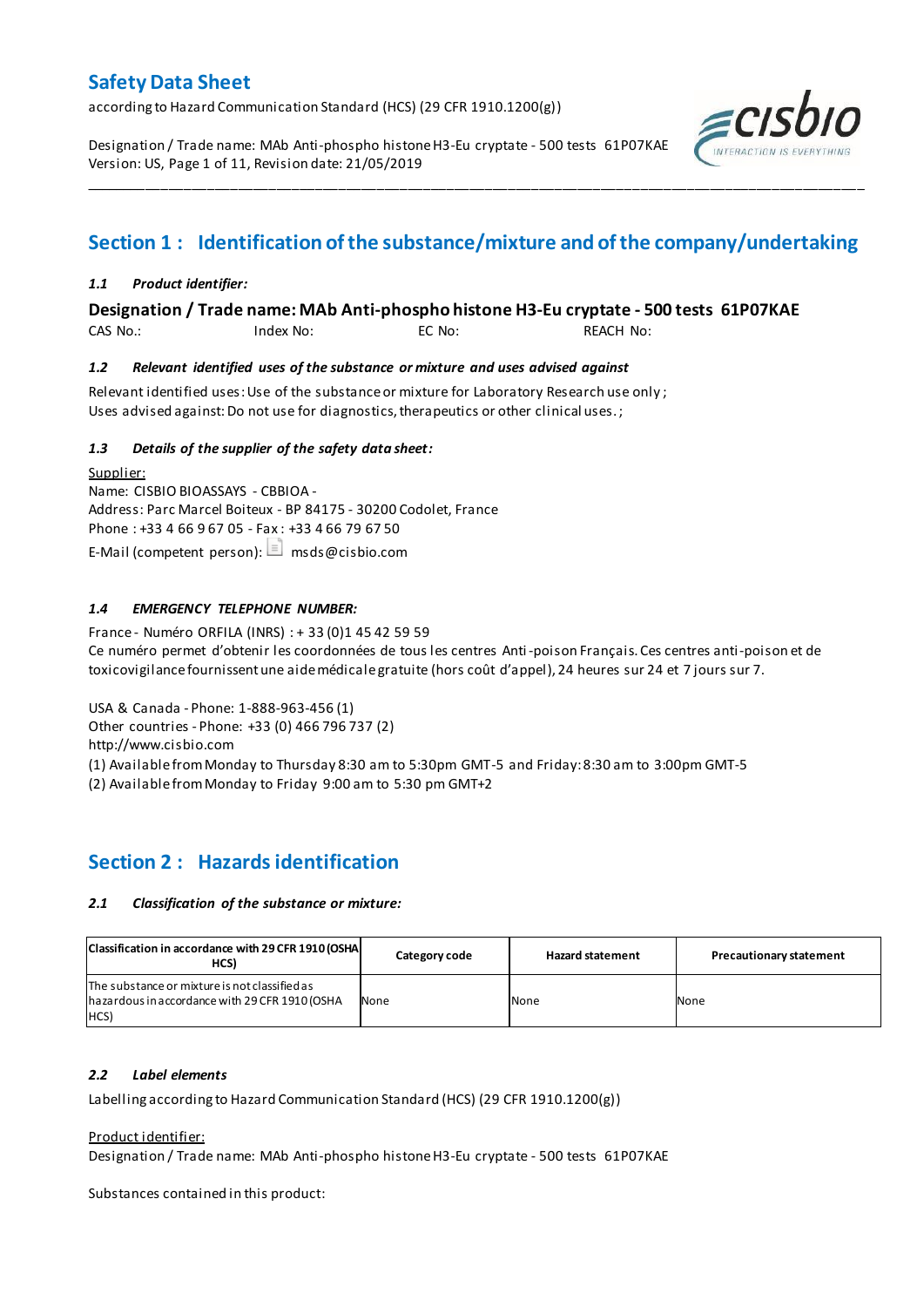according to Hazard Communication Standard (HCS) (29 CFR 1910.1200(g))

Designation / Trade name: MAb Anti-phospho histone H3-Eu cryptate - 500 tests 61P07KAE Version: US, Page 2 of 11, Revision date: 21/05/2019



Hazard pictograms

Signal word:

Hazard and precautionary statements:

### *2.3 Other hazards*

The mixture does not contain substances classified as 'Substances of Very High Concern' (SVHC) >= 0.1% published by the European CHemicals Agency (ECHA) under article 57 of REACH. The mixture satisfies neither the PBT nor the vPvB criteria for mixtures in accordance with annexe XIII of the REACH regulations EC 1907/2006. ;

\_\_\_\_\_\_\_\_\_\_\_\_\_\_\_\_\_\_\_\_\_\_\_\_\_\_\_\_\_\_\_\_\_\_\_\_\_\_\_\_\_\_\_\_\_\_\_\_\_\_\_\_\_\_\_\_\_\_\_\_\_\_\_\_\_\_\_\_\_\_\_\_\_\_\_\_\_\_\_\_\_\_\_\_\_\_\_\_\_\_\_\_\_\_\_\_\_\_\_\_\_

Adverse human health effects: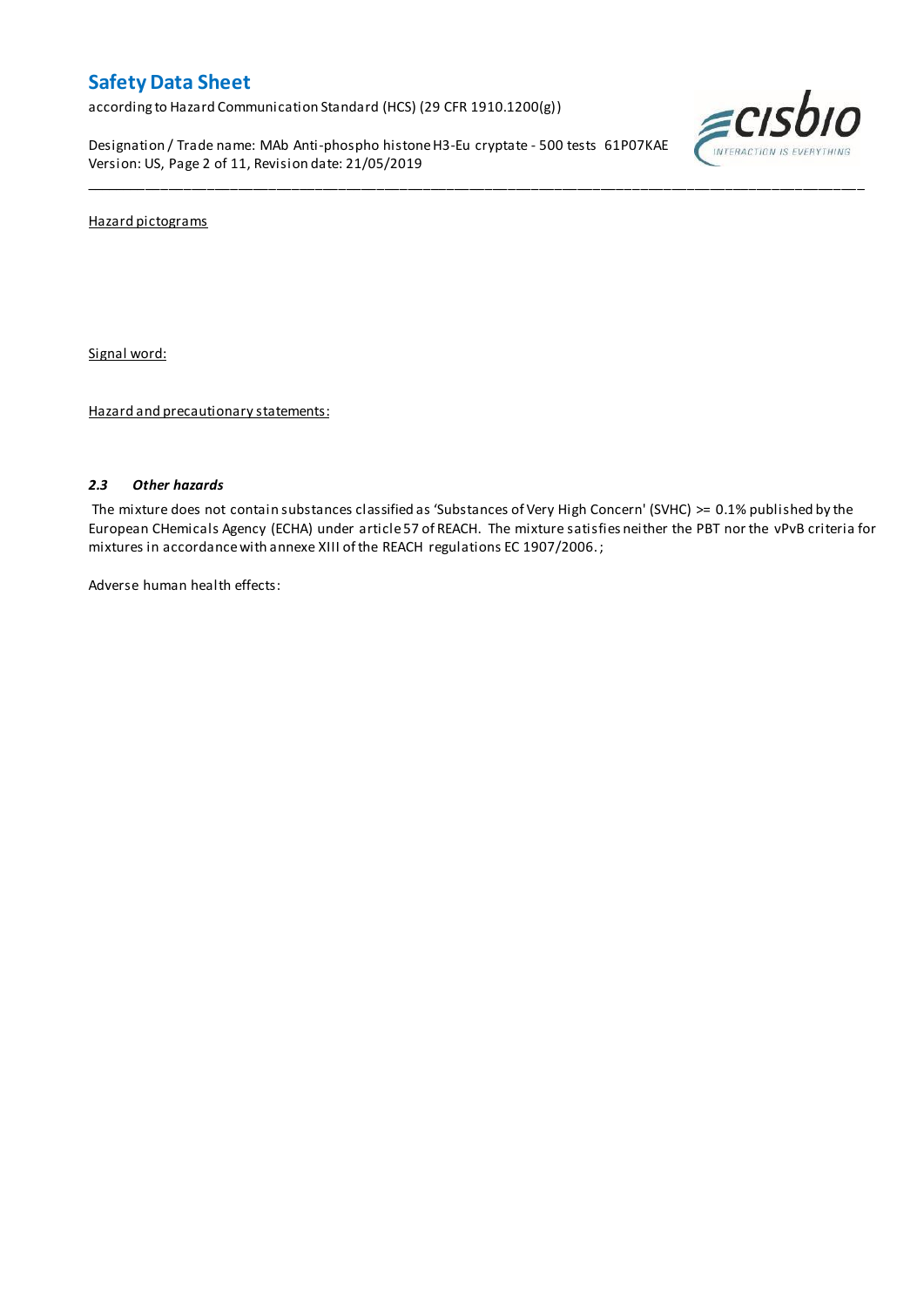according to Hazard Communication Standard (HCS) (29 CFR 1910.1200(g))

Designation / Trade name: MAb Anti-phospho histone H3-Eu cryptate - 500 tests 61P07KAE Version: US, Page 3 of 11, Revision date: 21/05/2019



## \_\_\_\_\_\_\_\_\_\_\_\_\_\_\_\_\_\_\_\_\_\_\_\_\_\_\_\_\_\_\_\_\_\_\_\_\_\_\_\_\_\_\_\_\_\_\_\_\_\_\_\_\_\_\_\_\_\_\_\_\_\_\_\_\_\_\_\_\_\_\_\_\_\_\_\_\_\_\_\_\_\_\_\_\_\_\_\_\_\_\_\_\_\_\_\_\_\_\_\_\_ **Section 3 : Composition/information on ingredients**

### *3.2 Mixtures*

Hazardous ingredients:

| Substance name                                                                           | $CASn^{\circ}$ | Index $n^{\circ}$ | EC n <sup>o</sup> | Classification in accordance with 29 CFR Concentration<br><b>1910 (OSHA HCS)</b> | (%)     | <b>SCL</b> | M-factor |
|------------------------------------------------------------------------------------------|----------------|-------------------|-------------------|----------------------------------------------------------------------------------|---------|------------|----------|
| $4-(2-$<br>$[hydroxyethyl]$ piperazin $\bigg  7365-45-9$<br>1-ylethanesulphonic<br>lacid |                |                   | 230-907-9         |                                                                                  | $< 3\%$ |            |          |

Additional information:

Full text of H- and EUH-phrases: see SECTION 16.

## **Section 4 : First aid measures**

### *4.1 Description of first aid measures*

**General information**: Do not leave affected person unattended. ;

Following inhalation: In case of respiratory tract irritation, consult a physician. ;

**Following skin contact**:After contact with skin, wash immediately with water ;

**Following eye contact**: After contact with the eyes, rinse with water with the eyelids open for a sufficient length of time,

then consult an ophthalmologist immediately. ;

**Following ingestion**: Do NOT induce vomiting. ;

**Self-protection of the first aider**:

### *4.2 Most important symptoms and effects, both acute and delayed*

Symptoms: No known symptoms to date. ; Effects:

### *4.3 Indication of any immediate medical attention and special treatment needed*

Notes for the doctor:

# **Section 5 : Firefighting measures**

## *5.1 Extinguishing media:*

Suitable extinguishing media: This product is not flammable. Use extinguishing agent suitable for type of surrounding fire ;

## *5.2 Special hazards arising from the substance or mixture*

Hazardous combustion products:/

## *5.3 Advice for fire-fighters*

Wear Protective clothing. ; Additional information: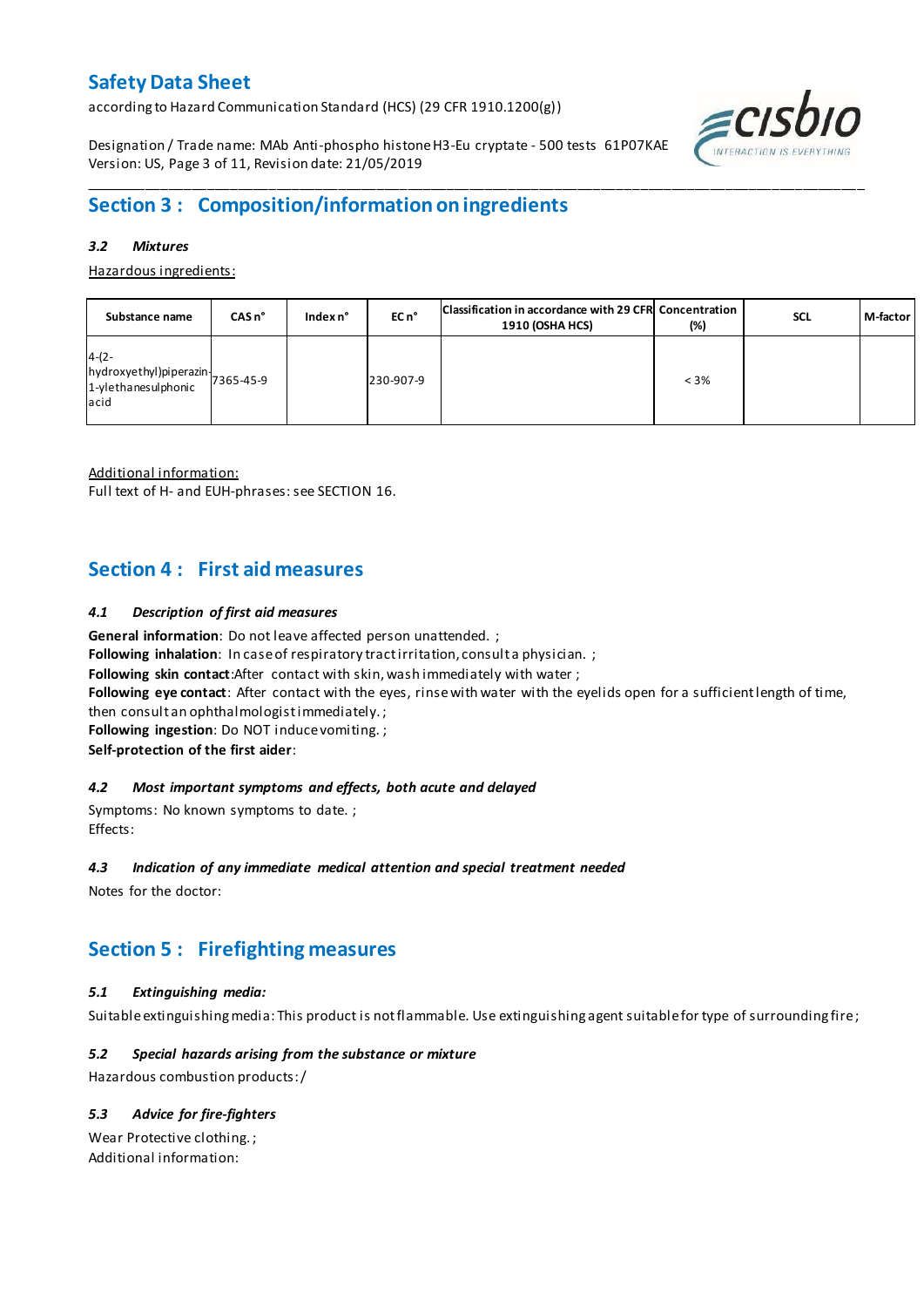according to Hazard Communication Standard (HCS) (29 CFR 1910.1200(g))

Designation / Trade name: MAb Anti-phospho histone H3-Eu cryptate - 500 tests 61P07KAE Version: US, Page 4 of 11, Revision date: 21/05/2019

\_\_\_\_\_\_\_\_\_\_\_\_\_\_\_\_\_\_\_\_\_\_\_\_\_\_\_\_\_\_\_\_\_\_\_\_\_\_\_\_\_\_\_\_\_\_\_\_\_\_\_\_\_\_\_\_\_\_\_\_\_\_\_\_\_\_\_\_\_\_\_\_\_\_\_\_\_\_\_\_\_\_\_\_\_\_\_\_\_\_\_\_\_\_\_\_\_\_\_\_\_



## **Section 6 : Accidental release measures**

### *6.1 Personal precautions, protective equipment and emergency procedures*

Emergency procedures: Provide adequate ventilation. ;

### *6.2 Environmental precautions*

Do not allow to enter into surface water or drains. ;

### *6.3 Methods and material for containment and cleaning up*

For cleaning up: Suitable material for taking up: Absorbing material, organic ; Other information:

### *6.4 Reference to other sections*

Additional information:

## **Section 7 : Handling and storage**

### *7.1 Precautions for safe handling*

Protective measures: Advice on safe handling: Avoid contact with skin, eyes and clothes.; Fire preventions:

Do not eat, drink or smoke in areas where reagents are handled. ; Advice on general occupational hygiene: Handle in accordance with good industrial hygiene and safety practice;

## *7.2 Conditions for safe storage, including any incompatibilities*

Requirements for storage rooms and vessels: Keep container tightly closed.; Hints on storage assembly: Materials to avoid: Further information on storage conditions:

### *7.3 Specific end uses:*

Recommendations on specific end uses: Observe technical data sheet. ;

# **Section 8 : Exposure controls/personal protection**

### *8.1 Control parameters*

Preliminary remark:

- 8.1.1 Occupational exposure limits:
	- OSHA (USA)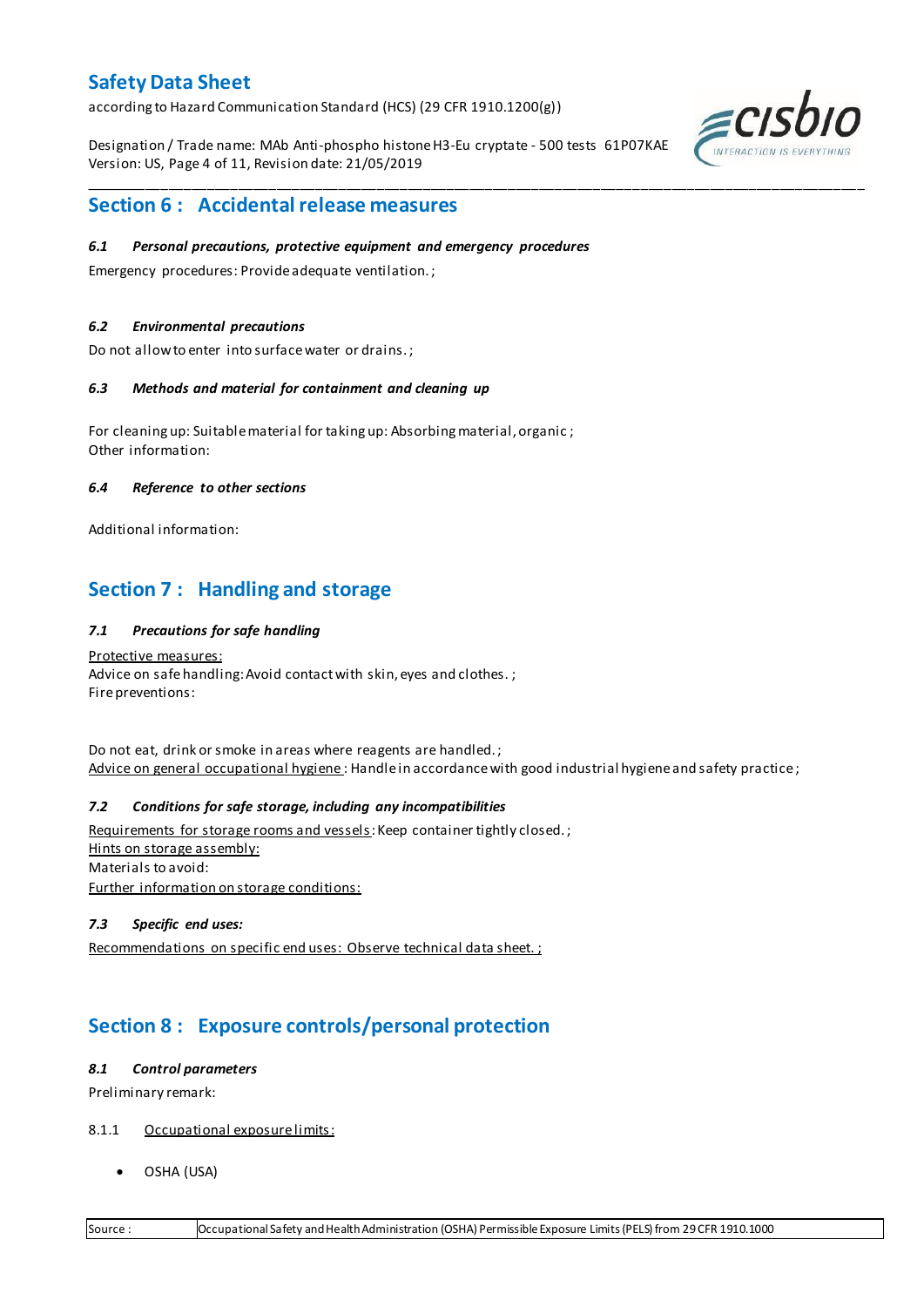according to Hazard Communication Standard (HCS) (29 CFR 1910.1200(g))



Designation / Trade name: MAb Anti-phospho histone H3-Eu cryptate - 500 tests 61P07KAE Version: US, Page 5 of 11, Revision date: 21/05/2019

| Substance                   | EC-No. | <b>CAS-No</b> | <b>OSHA Permissible</b><br>8-hour TWA (ppm) | <b>OSHA Permissible</b><br>Exposure Limit (PEL)   Exposure Limit (PEL) 8-<br>hour TWA (mg/m3) | <b>OSHA Permissible</b><br><b>Exposure Limit (PEL)</b><br>STEL (ppm) | <b>OSHA Permissible</b><br><b>Exposure Limit (PEL)</b><br>STEL (mg/m3) |
|-----------------------------|--------|---------------|---------------------------------------------|-----------------------------------------------------------------------------------------------|----------------------------------------------------------------------|------------------------------------------------------------------------|
| 7365-45-9/230-907 230-907-9 |        | 7365-45-9     |                                             |                                                                                               |                                                                      |                                                                        |

| Source :                            | TRGS 903, November 2015, BAuA |               |             |           |
|-------------------------------------|-------------------------------|---------------|-------------|-----------|
| Substance                           | EC-No.                        | <b>CAS-No</b> | BGW (mg/m3) | BGW (ppm) |
| 7365-45-9 / 230-907 230-907-9<br>19 |                               | 7365-45-9     |             |           |

### 8.1.2 DNEL/PNEC-values:

• DNEL worker

| Source:                 |        | <b>GESTIS</b> - substance database |                                                 |                                                          |                                                             |                              |                                                                                                            |                                    |                                         |
|-------------------------|--------|------------------------------------|-------------------------------------------------|----------------------------------------------------------|-------------------------------------------------------------|------------------------------|------------------------------------------------------------------------------------------------------------|------------------------------------|-----------------------------------------|
| Substance               | EC-No. | <b>CAS-No</b>                      | Acute - dermal,<br>local effects<br>(mg/kg/day) | $Long-term -$<br>dermal, local<br>effects<br>(mg/kg/day) | $Long-term -$<br>dermal.<br>systemic effects<br>(mg/kg/day) | Acute –<br>inhalation, local | $Acute -$<br>inhalation.<br>effects (mg/m3) <sup>systemic</sup> effects (mg/m3)systemic effects<br>(mg/m3) | $Long-term -$<br>inhalation, local | $Long-term -$<br>inhalation.<br>(mg/m3) |
| 7365-45-9/<br>230-907-9 |        | 230-907-9 7365-45-9                |                                                 |                                                          |                                                             |                              | 23.5-23.5                                                                                                  |                                    |                                         |

### DNEL consumer

| Source:                 |        | GESTIS - substance database |                                                 |                                                          |                                                             |                               |                                                                                  |                                    |                                         |
|-------------------------|--------|-----------------------------|-------------------------------------------------|----------------------------------------------------------|-------------------------------------------------------------|-------------------------------|----------------------------------------------------------------------------------|------------------------------------|-----------------------------------------|
| Substance               | EC-No. | <b>CAS-No</b>               | Acute - dermal.<br>local effects<br>(mg/kg/day) | $Long-term -$<br>dermal, local<br>effects<br>(mg/kg/day) | $Long-term -$<br>dermal,<br>systemic effects<br>(mg/kg/day) | Acute –<br>linhalation. local | $Acute -$<br>inhalation.<br>systemic effects (mg/m3) systemic effects<br>(mg/m3) | $Long-term -$<br>inhalation. local | $Long-term -$<br>inhalation.<br>(mg/m3) |
| 7365-45-9/<br>230-907-9 |        | 230-907-97365-45-9          |                                                 |                                                          |                                                             |                               |                                                                                  |                                    |                                         |

### • PNEC

| Source:         | <b>INERIS</b>                    |        |        |                                                                                                         |  |  |              |  |                      |  |            |  |                      |  |  |  |  |
|-----------------|----------------------------------|--------|--------|---------------------------------------------------------------------------------------------------------|--|--|--------------|--|----------------------|--|------------|--|----------------------|--|--|--|--|
|                 |                                  |        |        | PNEC AQUATIC                                                                                            |  |  |              |  |                      |  |            |  | <b>PNEC Sediment</b> |  |  |  |  |
|                 | EC-No.                           | CAS-No |        | freshwater                                                                                              |  |  | marine water |  | intermittent release |  | freshwater |  | marine water         |  |  |  |  |
| Substance       |                                  |        | (mg/L) | mg/kg)  (ppm)  (mg/L)  (mg/kg) (ppm)  (mg/L)  (mg/kg)  (ppm)  (mg/L) (mg/kg) (ppm) (mg/L) (mg/kg) (ppm) |  |  |              |  |                      |  |            |  |                      |  |  |  |  |
| 7365-45-9<br>١q | l/ 230-907-l230-907-9l7365-45-9l |        |        |                                                                                                         |  |  |              |  |                      |  |            |  |                      |  |  |  |  |

| Source:   | <b>INERIS</b> |               |           |                                |          |                             |
|-----------|---------------|---------------|-----------|--------------------------------|----------|-----------------------------|
|           |               |               |           | Others                         |          |                             |
| Substance | EC-No.        | <b>CAS-No</b> | PNEC soil | PNEC sewage treatment<br>plant | PNEC air | PNEC secondary<br>poisoning |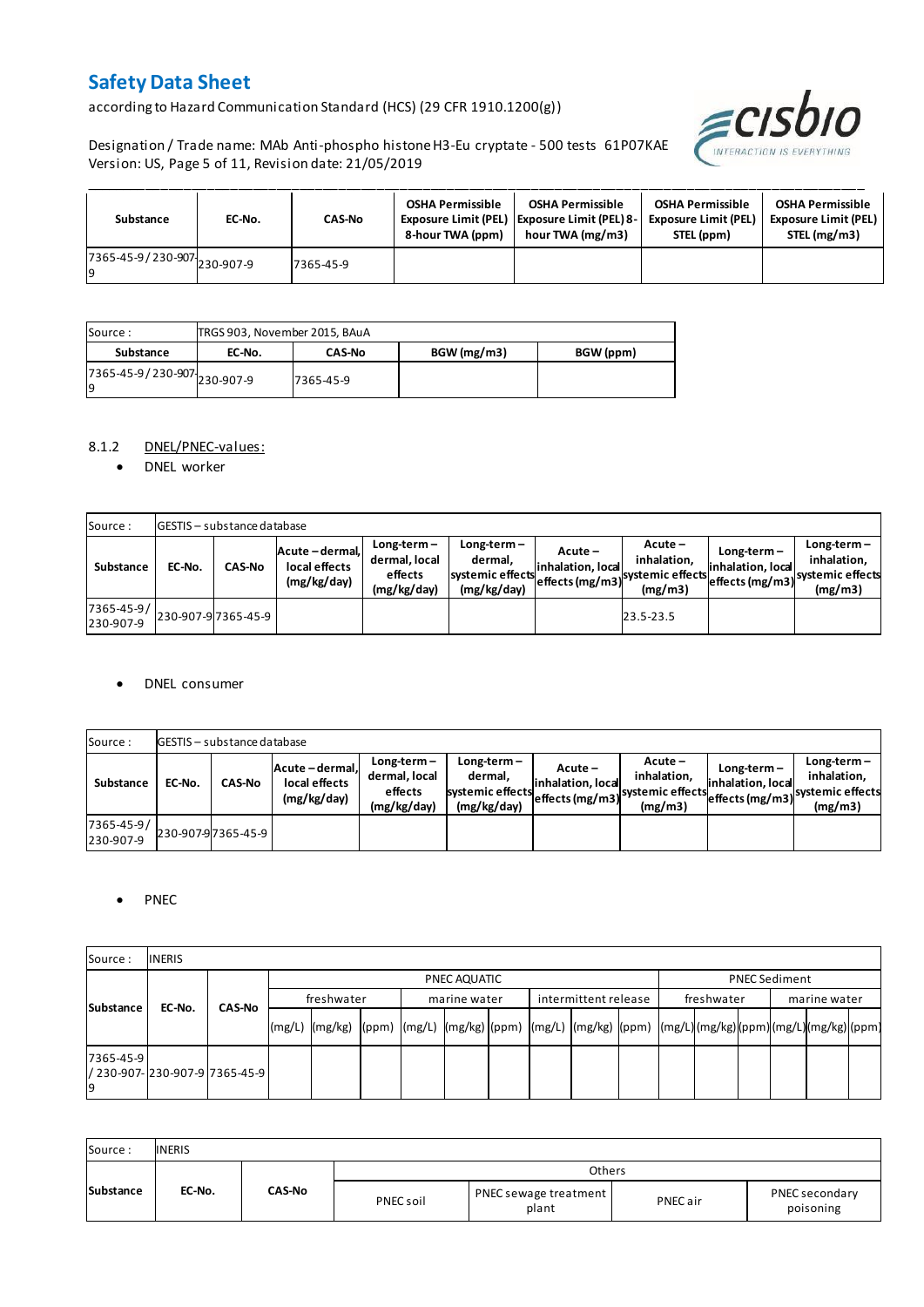according to Hazard Communication Standard (HCS) (29 CFR 1910.1200(g))

Designation / Trade name: MAb Anti-phospho histone H3-Eu cryptate - 500 tests 61P07KAE Version: US, Page 6 of 11, Revision date: 21/05/2019



|                                                                                       |           |  |  | (mg/L)  (mg/kg)  (ppm)  (mg/L)  (mg/kg)  (ppm)  (mg/L)  (mg/kg)  (ppm)  (mg/L)  (mg/kg)  (ppm) |  |  |  |  |
|---------------------------------------------------------------------------------------|-----------|--|--|------------------------------------------------------------------------------------------------|--|--|--|--|
| $\begin{array}{ c c c c }\n 7365-45-9 & & 230-907-9 \\ 230-907-9 & & & \n\end{array}$ | 7365-45-9 |  |  |                                                                                                |  |  |  |  |

### *8.2 Exposure controls*

8.2.1 Appropriate engineering controls:

Technical measures and appropriate working operations should be given priority over the use of personal protective equipment. See section 7

8.2.2 Personal protective equipment:

Eye / Face protection: Safety glasses with side-shields ;

Skin protection:Gloves ;

Respiratory protection:Ensure adequate ventilation ;

Thermal hazards:

8.2.3 Environmental exposure controls:

Consumer exposure control

Measures related to consumer uses of the substance (as such or in mixtures):

Measures related to the service life of the substance in articles:

# **Section 9 : Physical and chemical properties**

### *9.1 Information on basic physical and chemical properties*

**Appearance** 

| Physical state        | Liguid     |
|-----------------------|------------|
| Colour                | Colorless: |
| Odour                 |            |
| Odour threshold (ppm) |            |

|                                                                          |  |                                           | Value | Concentration<br>(mol/L) | Method | Temperature (°C) | Pressure (kPa) | Remark |
|--------------------------------------------------------------------------|--|-------------------------------------------|-------|--------------------------|--------|------------------|----------------|--------|
| pH                                                                       |  |                                           |       |                          |        |                  |                |        |
| Melting point (°C)                                                       |  |                                           |       |                          |        |                  |                |        |
| Freezing point (°C)                                                      |  |                                           |       |                          |        |                  |                |        |
| Initial boiling point/boiling range (°C)                                 |  |                                           |       |                          |        |                  |                |        |
| Flash point (°C)                                                         |  |                                           |       |                          |        |                  |                |        |
| Evaporation rate (kg/m <sup>2</sup> /h)                                  |  |                                           |       |                          |        |                  |                |        |
| Flammability (type : ) (%)                                               |  |                                           |       |                          |        |                  |                |        |
| Upper/lower<br>Upper explosive limit<br>flammability or explosive<br>(%) |  |                                           |       |                          |        |                  |                |        |
| limits                                                                   |  | Lower explosive limit (%)                 |       |                          |        |                  |                |        |
| Vapour pressure (kPa)                                                    |  |                                           |       |                          |        |                  |                |        |
| Vapour density (g/cm <sup>3</sup> )                                      |  |                                           |       |                          |        |                  |                |        |
|                                                                          |  | Density (g/cm <sup>3</sup> )              |       |                          |        |                  |                |        |
| Densities                                                                |  | Relative density (g/cm <sup>3</sup> )     |       |                          |        |                  |                |        |
|                                                                          |  | Bulk density (g/cm <sup>3</sup> )         |       |                          |        |                  |                |        |
|                                                                          |  | Critical density (g/cm <sup>3</sup> )     |       |                          |        |                  |                |        |
| Solubility (Type: ) (g/L)                                                |  |                                           |       |                          |        |                  |                |        |
| Partition coefficient (log Pow)<br>n-octanol/water at pH :               |  |                                           |       |                          |        |                  |                |        |
| Auto-ignition temperature (°C)                                           |  |                                           |       |                          |        |                  |                |        |
| Decomposition temperature (°C)<br>Decomposition energy : kJ              |  |                                           |       |                          |        |                  |                |        |
| Viscosity                                                                |  | Viscosity, dynamic (poiseuille)           |       |                          |        |                  |                |        |
|                                                                          |  | Viscosity, cinematic (cm <sup>3</sup> /s) |       |                          |        |                  |                |        |
|                                                                          |  | <b>Explosive properties</b>               |       |                          |        |                  |                |        |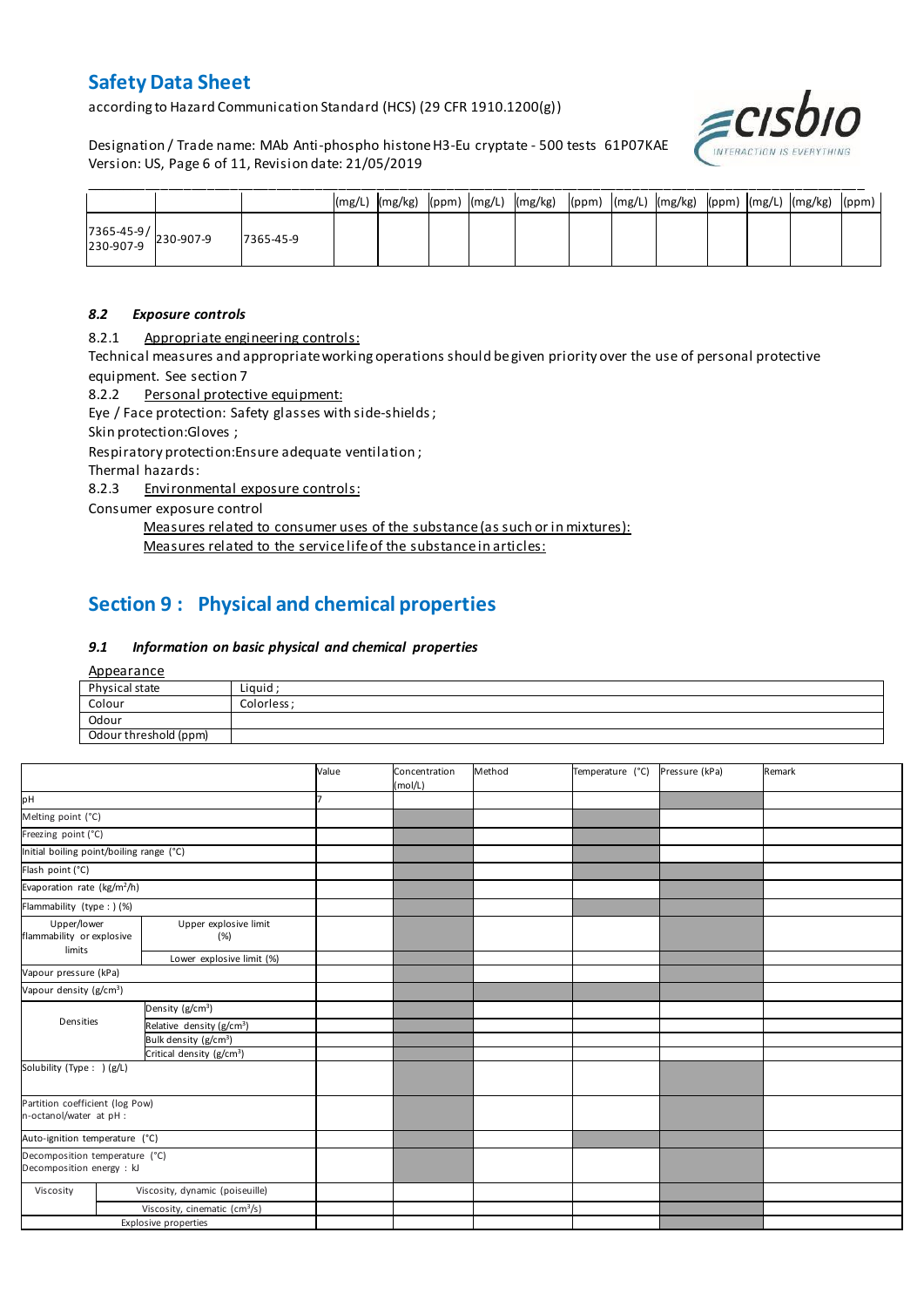according to Hazard Communication Standard (HCS) (29 CFR 1910.1200(g))

Designation / Trade name: MAb Anti-phospho histone H3-Eu cryptate - 500 tests 61P07KAE Version: US, Page 7 of 11, Revision date: 21/05/2019



## Oxidising properties

\_\_\_\_\_\_\_\_\_\_\_\_\_\_\_\_\_\_\_\_\_\_\_\_\_\_\_\_\_\_\_\_\_\_\_\_\_\_\_\_\_\_\_\_\_\_\_\_\_\_\_\_\_\_\_\_\_\_\_\_\_\_\_\_\_\_\_\_\_\_\_\_\_\_\_\_\_\_\_\_\_\_\_\_\_\_\_\_\_\_\_\_\_\_\_\_\_\_\_\_\_

### *9.2 Other information:*

No other relevant data available

## **Section 10 : Stability and reactivity**

#### *10.1 Reactivity*

This material is considered to be non-reactive under normal use conditions. ;

#### *10.2 Chemical stability*

- *10.3 Possibility of hazardous reactions*
- *10.4 Conditions to avoid:*

*10.5 Incompatible materials:*

#### *10.6 Hazardous decomposition products:*

Does not decompose when used for intended uses. ;

## **Section 11 : Toxicological information**

Toxicokinetics, metabolism and distribution

#### *11.1 Information on toxicological effects*

#### **Substances**

**Acute toxicity**

Animal data: Acute oral toxicity:

Acute dermal toxicity:

Acute inhalative toxicity:

Practical experience / human evidence: Assessment / Classification: General Remark:

**Skin corrosion/irritation**

Animal data: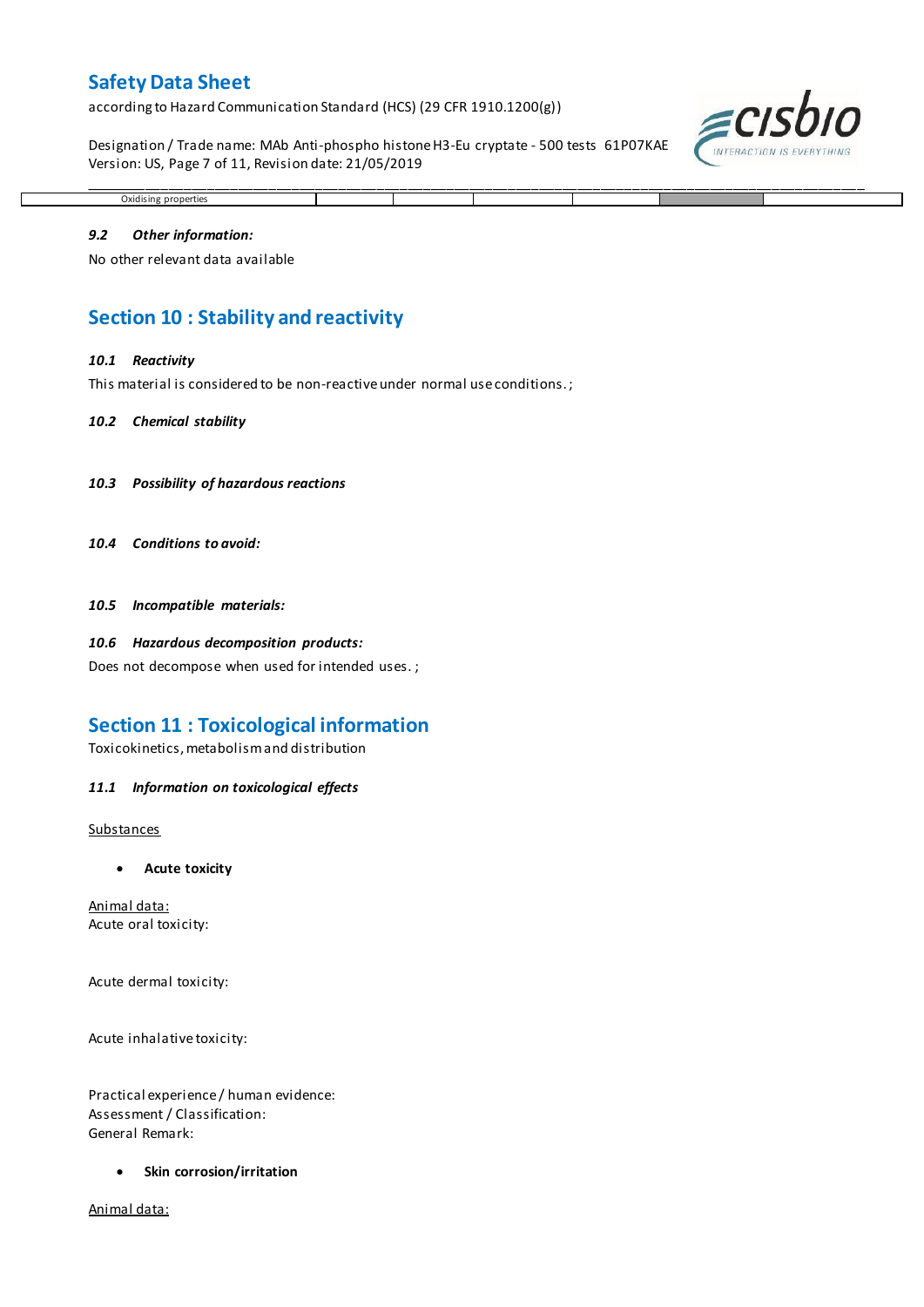according to Hazard Communication Standard (HCS) (29 CFR 1910.1200(g))

Designation / Trade name: MAb Anti-phospho histone H3-Eu cryptate - 500 tests 61P07KAE Version: US, Page 8 of 11, Revision date: 21/05/2019

\_\_\_\_\_\_\_\_\_\_\_\_\_\_\_\_\_\_\_\_\_\_\_\_\_\_\_\_\_\_\_\_\_\_\_\_\_\_\_\_\_\_\_\_\_\_\_\_\_\_\_\_\_\_\_\_\_\_\_\_\_\_\_\_\_\_\_\_\_\_\_\_\_\_\_\_\_\_\_\_\_\_\_\_\_\_\_\_\_\_\_\_\_\_\_\_\_\_\_\_\_



In-vitro skin test method: In-vitro skin test result:

Assessment / Classification:

**Eye damage/irritation**

Animal data:

In vitro eye test method: In vitro eye test result: Assessment / Classification:

C**MR effects (carcinogenity, mutagenicity and toxicity for reproduction)**

o Germ cell mutagenicity:

Animal data:

Assessment / Classification:

o Carcinogenicity

Practical experience / human evidence: Animal data:

Other information: Assessment / Classification:

o Reproductive toxicity

Practical experience / human evidence: Animal data:

Other information: Assessment / Classification:

Overall assessment on CMR properties:

- **Specific target organ toxicity (single exposure)**
	- o STOT SE 1 and 2

Animal data:

Other information:

o STOT SE 3

Practical experience / human evidence:

Other information: Assessment / Classification:

**Specific target organ toxicity (repeated exposure)**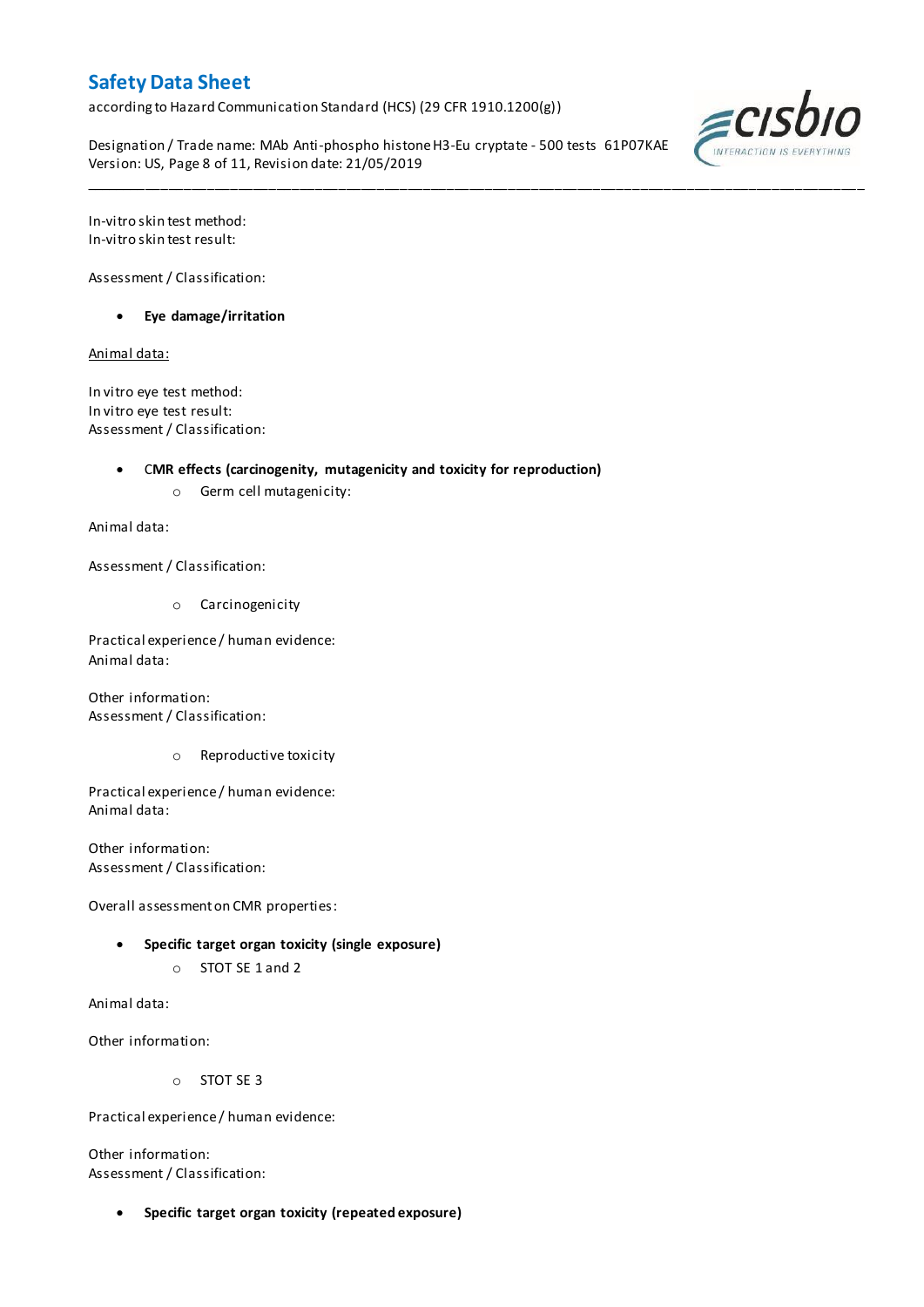according to Hazard Communication Standard (HCS) (29 CFR 1910.1200(g))

Designation / Trade name: MAb Anti-phospho histone H3-Eu cryptate - 500 tests 61P07KAE Version: US, Page 9 of 11, Revision date: 21/05/2019



Practical experience / human evidence: Animal data:

Assessment / Classification: Other information

**Aspiration hazard**

Practical experience / human evidence: Experimental data: viscosity data: see SECTION 9. Assessment / Classification: Remark:

11.1.1 Mixtures No toxicological information is available for the mixture itself

## **Section 12 : Ecological information**

In case that test data regarding one endpoint/differentiation exist for the mixture itself, the classification is carried out according to the substance criteria (excluding biodegradation and bioaccumulation). If no test data exist, the criteria for mixture classification has to be used (calculation method) in this case the toxicological data of the ingredients are shown.

\_\_\_\_\_\_\_\_\_\_\_\_\_\_\_\_\_\_\_\_\_\_\_\_\_\_\_\_\_\_\_\_\_\_\_\_\_\_\_\_\_\_\_\_\_\_\_\_\_\_\_\_\_\_\_\_\_\_\_\_\_\_\_\_\_\_\_\_\_\_\_\_\_\_\_\_\_\_\_\_\_\_\_\_\_\_\_\_\_\_\_\_\_\_\_\_\_\_\_\_\_

## *12.1 Aquatic toxicity:*

Acute (short-term) fish toxicity

Chronic (long-term) fish toxicity

Acute (short-term) toxicity to crustacea

Chronic (long-term) toxicity to crustacea

Acute (short-term) toxicity to algae and cyanobacteria

Toxicity to microorganisms and other aquatic plants / organisms

Assessment / Classification:

*12.2 Persistence and degradability* Biodegradation:

Abiotic Degradation:

Assessment / Classification:

*12.3 Bioaccumulative potential* Bioconcentration factor (BCF):

*12.4 Mobility in soil*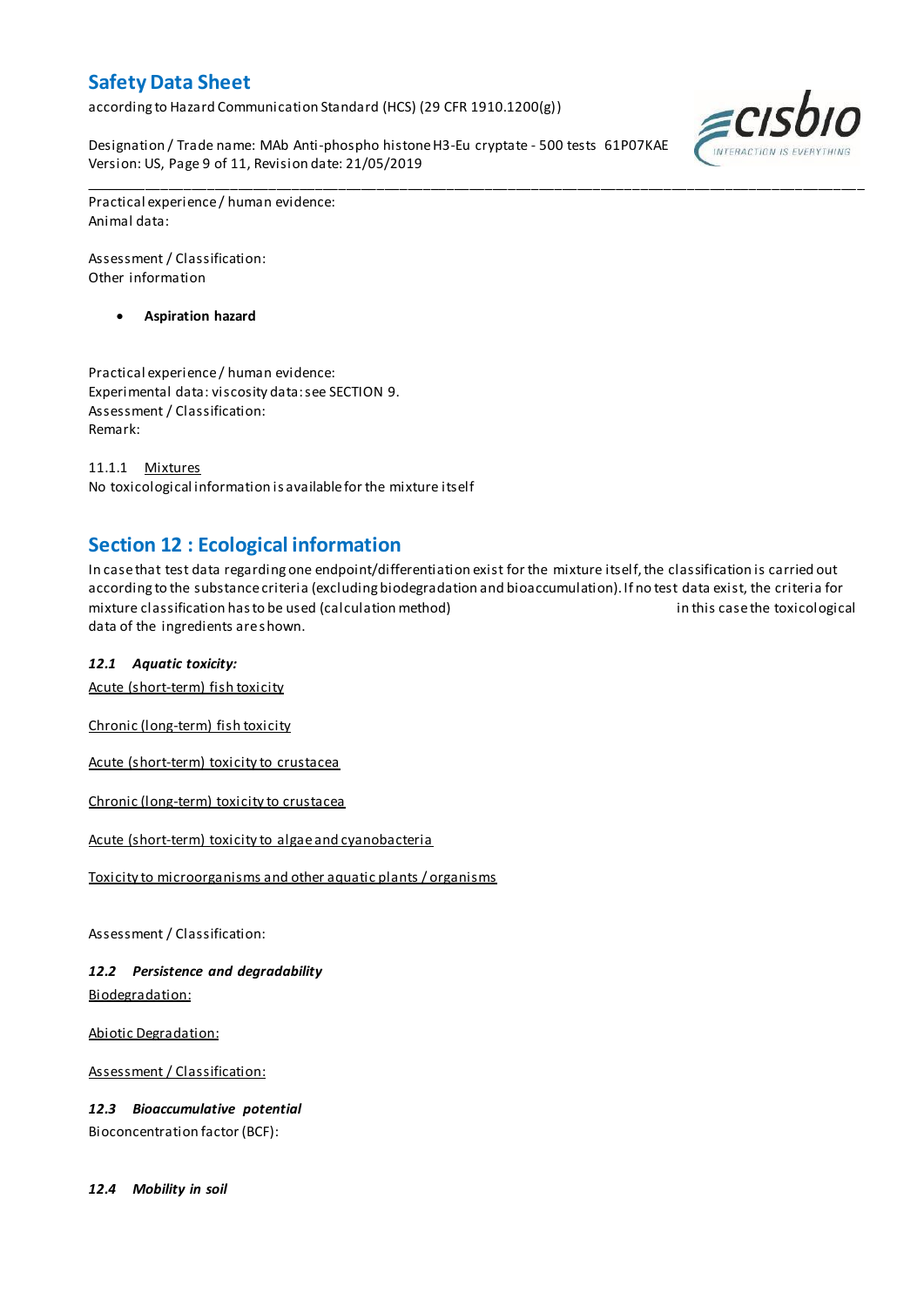according to Hazard Communication Standard (HCS) (29 CFR 1910.1200(g))

Designation / Trade name: MAb Anti-phospho histone H3-Eu cryptate - 500 tests 61P07KAE Version: US, Page 10 of 11, Revision date: 21/05/2019



### *12.5 Results of PBT and vPvB assessment*

### *12.6 Other adverse effects:*

Additional ecotoxicological information:

## **Section 13 : Disposal considerations**

### *13.1 Waste treatment methods*

Waste treatment options: Dispose of waste according to applicable legislation. ;

Other disposal recommendations: Additional information:

## **Section 14 : Transport information**

### ADR/RID/AND/IMDG/IATA

| UN No.                     |  |
|----------------------------|--|
| UN Proper shipping name    |  |
| Transport hazard class(es) |  |
| Hazard label(s)            |  |
|                            |  |
| Packing group              |  |

\_\_\_\_\_\_\_\_\_\_\_\_\_\_\_\_\_\_\_\_\_\_\_\_\_\_\_\_\_\_\_\_\_\_\_\_\_\_\_\_\_\_\_\_\_\_\_\_\_\_\_\_\_\_\_\_\_\_\_\_\_\_\_\_\_\_\_\_\_\_\_\_\_\_\_\_\_\_\_\_\_\_\_\_\_\_\_\_\_\_\_\_\_\_\_\_\_\_\_\_\_

### *Transport in bulk according to Annex II of MARPOL 73/78 and the IBC Code*

| Land transport (ADR/RID)                                             |                                                  |
|----------------------------------------------------------------------|--------------------------------------------------|
| Classification code ADR:                                             | Special Provisions for ADR/RID:                  |
| Limited quantities for ADR/RID:                                      | Excepted Quantities for ADR/RID:                 |
| Packing Instructions for ADR/RID:                                    |                                                  |
| Special packing provisions for ADR/RID:                              |                                                  |
| Mixed packing provisions:                                            | Portable tanks and bulk containers Instructions: |
| Portable tanks and bulk containers Special Provisions:               |                                                  |
| <b>ADR Tank Code:</b>                                                | ADR Tank special provisions:                     |
| Vehicle for tank carriage:                                           | Special provisions for carriage Packages:        |
| Special provisions for carriage Bulk:                                |                                                  |
| Special provisions for carriage for loading, unloading and handling: |                                                  |
| Special Provisions for carriage Operation:                           |                                                  |
| Hazard identification No:                                            | Transport category (Tunnel restriction code):    |
| <b>Sea transport (IMDG)</b>                                          |                                                  |
| Marine Pollutant:                                                    | Subsidiary risk(s) for IMDG:                     |
| Packing provisions for IMDG:                                         | Limited quantities for IMDG:                     |
| Packing instructions for IMDG:                                       | <b>IBC</b> Instructions:                         |
| <b>IBC Provisions:</b>                                               | <b>IMO</b> tank instructions:                    |
| UN tank instructions:                                                | Tanks and bulk Provisions:                       |
| EmS:                                                                 | Stowage and segregation for IMDG:                |
| Properties and observations:                                         |                                                  |
| <b>Inland waterway transport (ADN)</b>                               |                                                  |

Classification Code ADN: Special Provisions ADN: